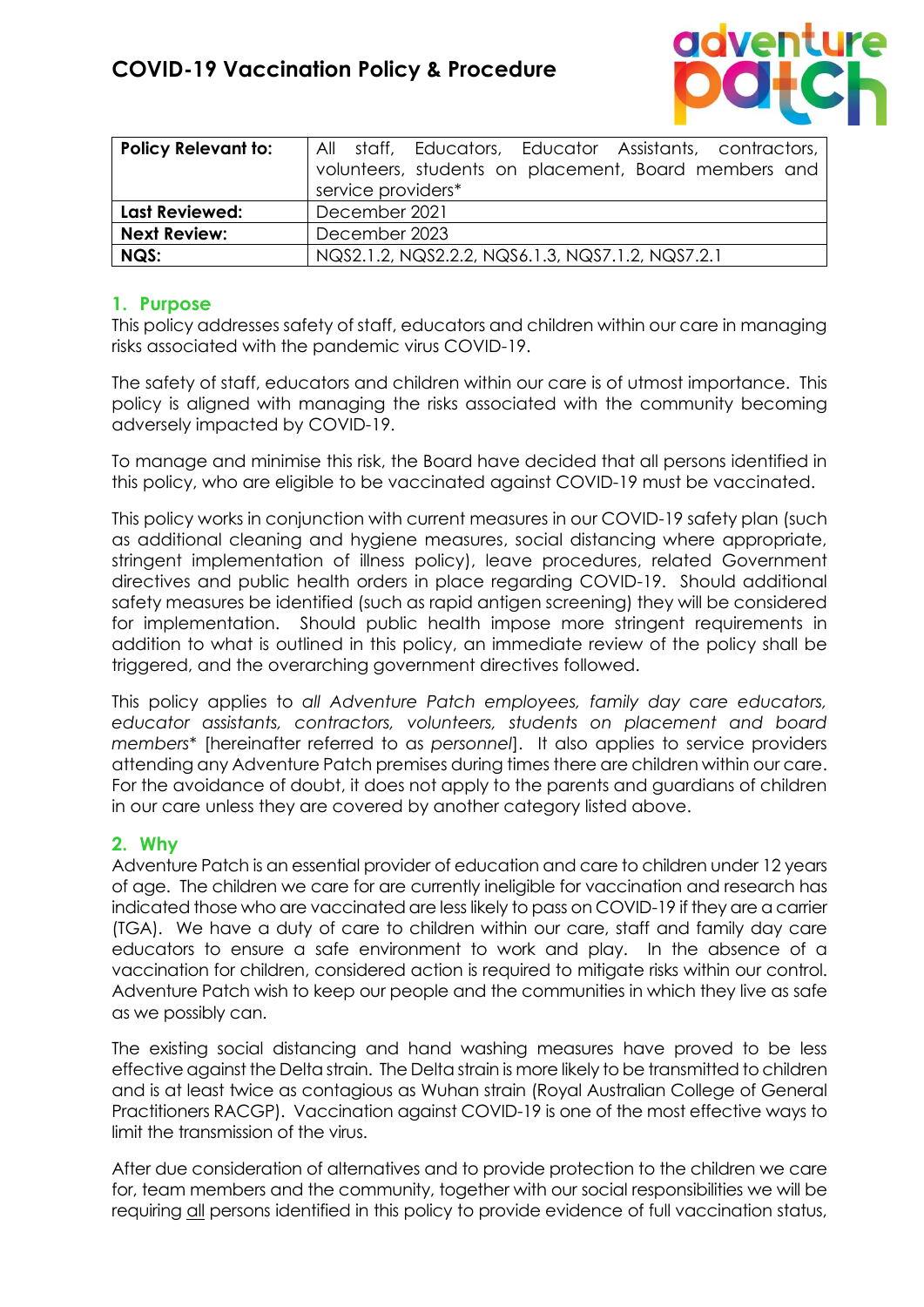

progress towards the same or medical certification for temporary exemption as listed below.

It is considered lawful and reasonable to mandate vaccinations, as well as for other reasons outlined in this Policy. This policy direction will come into force in accordance with the timeline below.

This may not sit comfortably with some people and opportunities for consultation are provided in the accompanying letter to this document, together with further measures outlined in this policy.

#### **3. When**

The Policy came into effect from 19th November 2021, to ensure sufficient preparedness for the borders opening on 15<sup>th</sup> December 2021. This policy has been updated for ongoing effect as at 10<sup>th</sup> December 2021.

All personnel must be in one of the following categories and provide evidence accordingly:

- 1) Fully (two dose) vaccinated against COVID-19
- 2) Have received one dose of vaccine for COVID-19 and have a secondary appointment booked within the medically endorsed recommended timeframe.
- 3) Have a medical exemption# in place where an authorised medical/vaccination professional has completed the Tasmanian Government Vaccine Medical Contraindication form (v5 October 2021) (link below).

*# In the event of a temporary exemption, it is expected when that exemption is no longer*  applicable the individual would progress towards being fully vaccinated with initial *appointment occurring within two-weeks of the cessation of exemption. If further exemption assessments apply at this time a new Vaccine Medical Contraindication form must be supplied for personnel records.*

All new personnel joining Adventure Patch from the 19<sup>th</sup> of November 2021 are expected to meet one of the three categories listed above.

It is expected that all individuals that the policy applies to maintain any medically recommended booster vaccinations after full vaccination takes place. This is currently five months after second dose administration date. The individual is required to obtain recommended booster dose/s and provide vaccine certificate evidence, otherwise impacts on employment may be initiated, in accordance with clause 7 of this policy. Circumstances around obtaining boosters within directed timeframes will be assessed in instances where recommendations have changed impacting the availability of earlier appointments.

#### **4. Data collection**

Adventure Patch will require all personnel to provide a vaccination certificate as proof of vaccination, or an exemption certificate to be retained on file in line with requirements of the Privacy Act 1988. For existing personnel, this documentation must be provided to the HR office by 3rd December 2021. In addition, household members aged over 18 years that reside in the same household as a Family Day Care Educator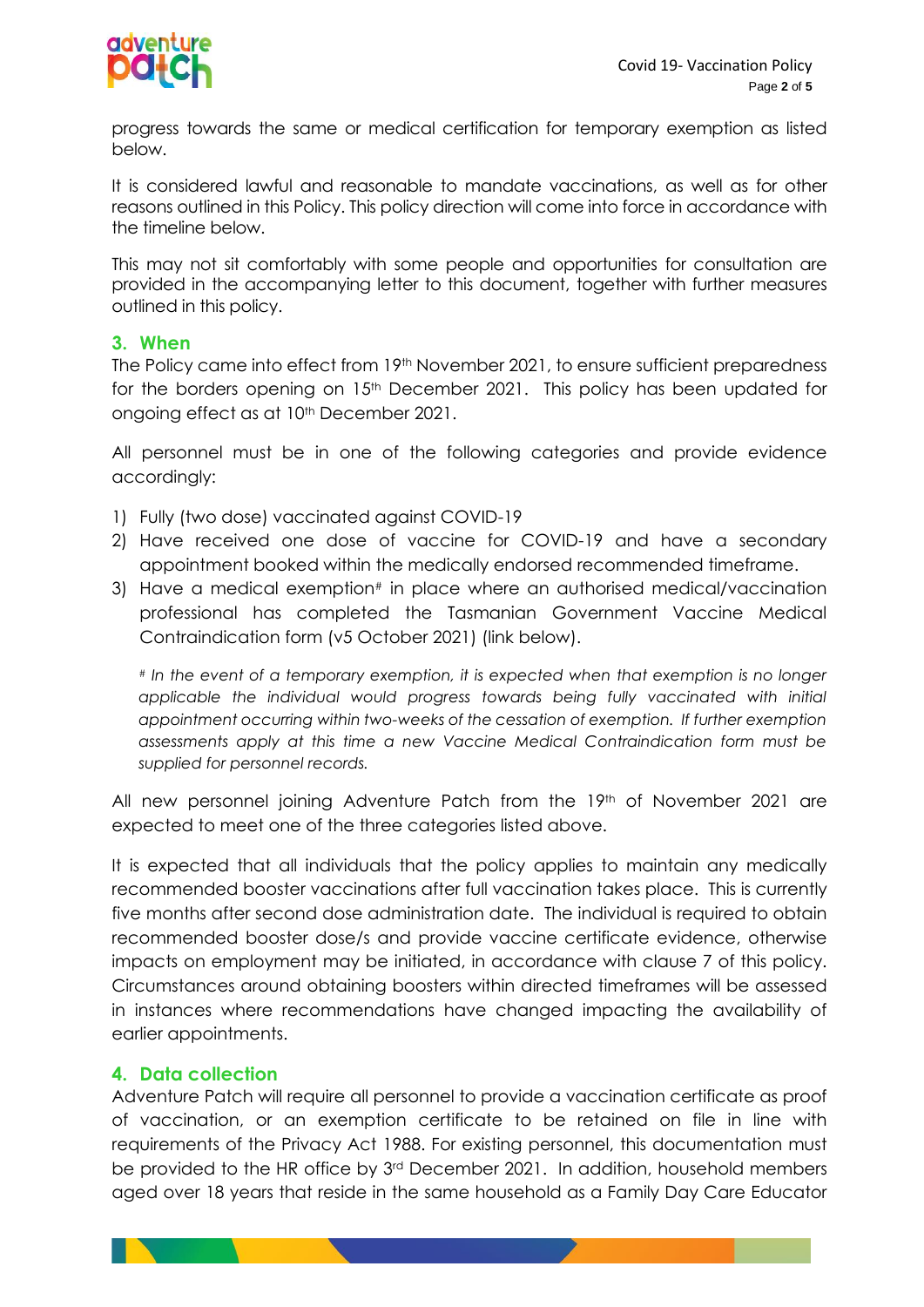

must provide evidence of proof of vaccination if they are going to have contact with the children in care.

Adventure Patch use Microsoft Teams for securely storing sensitive information. The data collected will be stored in accordance with the Privacy Act, with the information access being limited to Executive Management team and Human Resources Team.

You can securely provide your vaccination information via Jot Forms link provided (or QR Code option below) including attaching your vaccination certificate which can be generated from the Medicare section of your My Gov account:



Scan the QR code to the left or click the [link here](https://form.jotform.com/213146419577057) to complete the form and upload your vaccination certificate.

For people requiring entry to premises other than staff, family day care educators, educator assistants and family day care household residents, evidence of vaccination will be required to be shown at time of entry. Sighting evidence from Check In Tas App on mobile devices where vaccination status has been attached is a permissible option or a COVID-19 vaccination certificate generated from Medicare within an individual's MyGov account.

Any individual requiring site access may further elect for the details to be held in a Approved Visitor register held by Adventure Patch. This is optional with the purpose of reducing the number of times evidence will need to be sighted. The access approval register would capture name only which all sites can check with evidential certificate being stored in line with sensitive information security controls.

At this stage, an exemption for this requirement exists for the following who have no more than incidental contact with children:

- Families of children within our care as part of collecting or dropping off children to care unless they are on the premises for a longer duration than expected to reasonably complete such tasks.
- Members of a Family Day Care Educators household who may share a Family Day Care environment and do not have direct contact with the children or assist with providing care.
- Contractors or suppliers who do not have contact with children when completely deliveries, maintenance, cleaning or any other relevant contracting duties.

## **5. Support for personnel**

All personnel have access to the Employee Assistance Program Ph: **1800 064 039** should they need support. Our Employee Assistance Program provider, Positive Solutions, have offices state-wide in Hobart, Launceston, Devonport and Burnie for face-to-face appointments. Any persons impacted by this policy who are concerned that they do not meet one of the four categories, have the option to have a confidential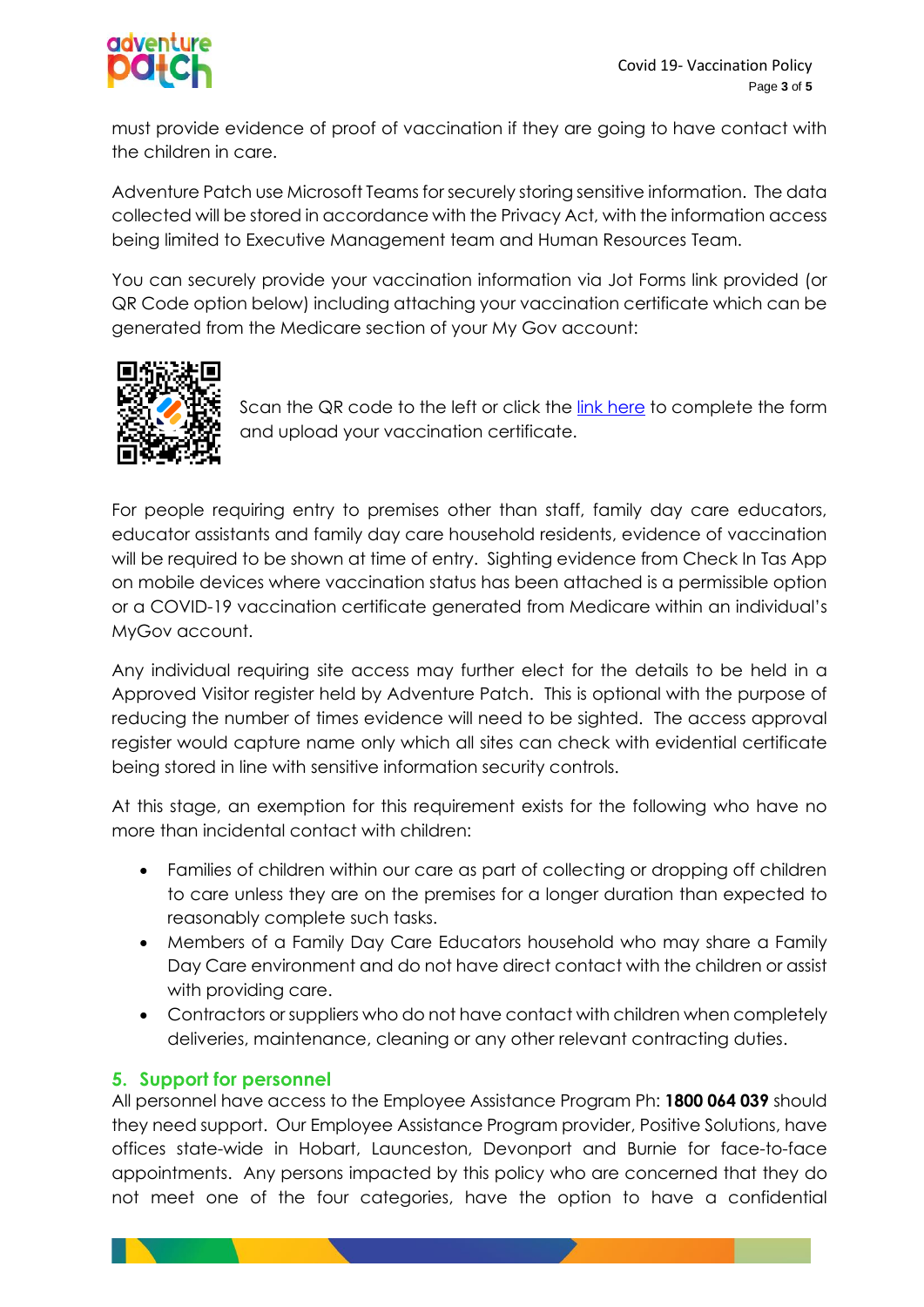

conversation with the Corporate Services Manager about their concerns either face to face or via telephone.

## **6. Use of leave if unwell after receiving a COVID-19 vaccination (employees only)**

Up to two days in total of additional paid leave will be provided in the event an employee is unwell after receiving a dose of the vaccine and are unable to work due to the adverse reaction within seven days of receiving a vaccination dose. This is also applicable to casual staff who do not normally receive paid leave entitlements.

Should an employee have received the vaccine prior to implementation of this Policy, Adventure Patch will credit up to two days of personal leave back to the employee's leave balance<sup>^</sup> if they meet the following criteria:

- 1) They were unwell preventing them from attending work due to an adverse reaction from receiving the vaccine within the following seven days.
- 2) They utilised paid or unpaid leave to take time off due to the adverse reaction.
- 3) The employee informs HR of their request no later than 30th January 2022.

*^For casuals looking to retrospectively meet the three criteria above, a determination will be made by relevant Director whether a one-off payment can occur aligning with hourly rate for up to the rostered hours lost as a result of an adverse reaction to vaccine which resulted in cancellation of shifts up to a maximum of 16 hours for each dose.*

It is the responsibility of the employee to notify Adventure Patch of the time when they took paid/unpaid leave due to COVID-19 vaccination causing an adverse reaction resulting in being unable to attend work so it can be assessed against the eligibility criteria above.

In circumstances where ongoing illness has occurred as the result of an adverse reaction to a vaccine dose, additional paid leave may be granted for extenuating circumstances and long-term impacts on a case-by-case basis where appropriate medical evidence has been presented to support the case. Determination will be made by the CEO in relation to approval.

# **7. Impacts to employment or family day care registration with Adventure Patch**

If you or the personnel outlined in this policy are unable to provide evidence of meeting one of the four criteria highlighted in Section 3 of this policy your employment or engagement with Adventure Patch will be examined and a determination made if you are eligible to continue employment or family day care registration with Adventure Patch. The determination will be made on the basis of health and safety concerns outlined in this policy.

## **Sources**

• RACGP - Evidence suggests COVID vaccines are protective against Delta strain [https://www1.racgp.org.au/newsgp/clinical/evidence-suggests-covid-vaccines](https://www1.racgp.org.au/newsgp/clinical/evidence-suggests-covid-vaccines-are-protective-ag)[are-protective-ag](https://www1.racgp.org.au/newsgp/clinical/evidence-suggests-covid-vaccines-are-protective-ag)